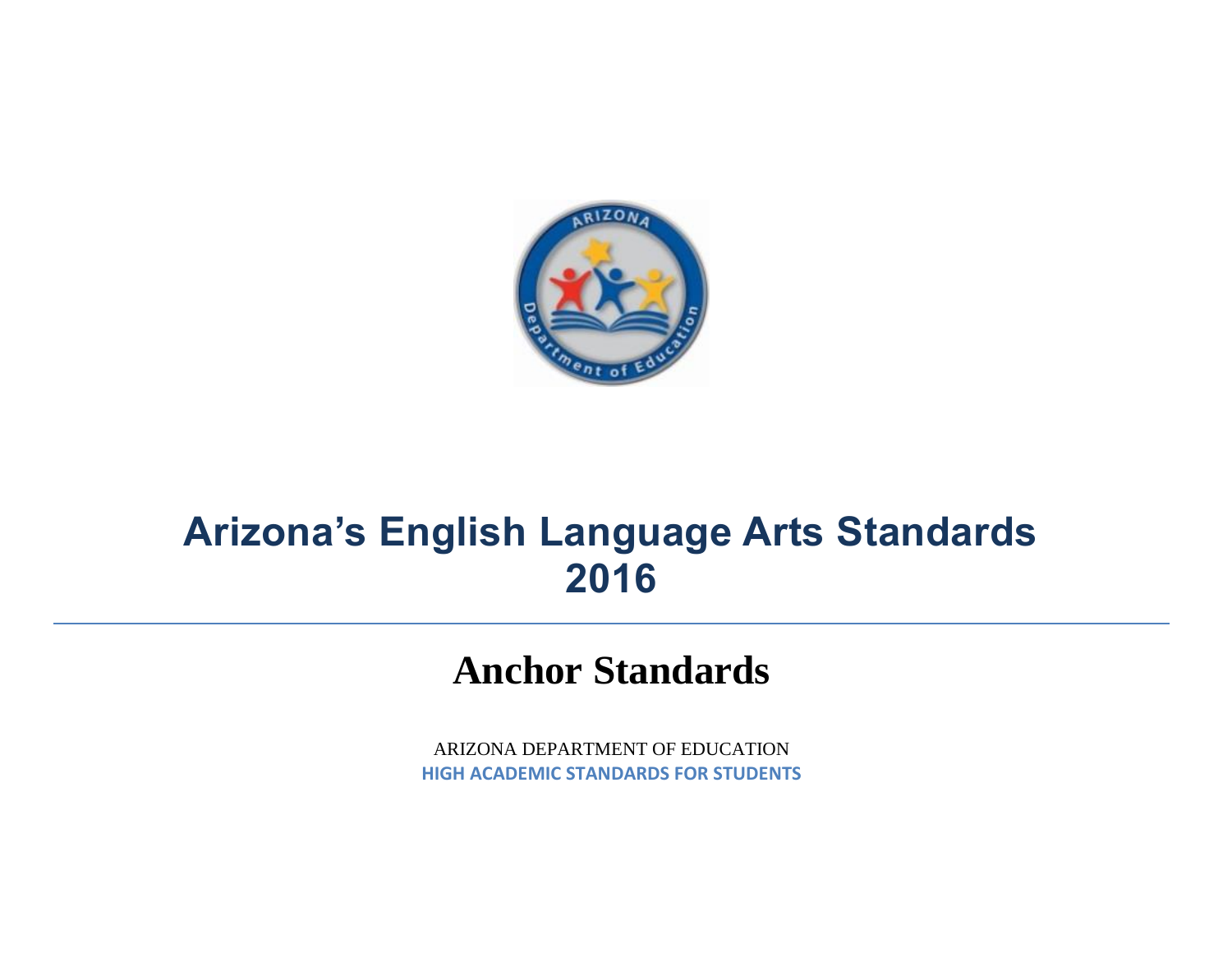| Arizona's English Language Arts Standards - Anchor Standards |                                                                                                                                                                                                   |  |
|--------------------------------------------------------------|---------------------------------------------------------------------------------------------------------------------------------------------------------------------------------------------------|--|
| Reading Standards for Literature and Informational Text      |                                                                                                                                                                                                   |  |
| Key Ideas and Details                                        |                                                                                                                                                                                                   |  |
| R.1                                                          | Read carefully to determine what the text says explicitly and to make logical inferences from it.                                                                                                 |  |
| R.2                                                          | Determine central ideas or themes of a text and analyze their development.                                                                                                                        |  |
| R.3                                                          | Analyze how and why individuals, events, and ideas develop and interact over the course of a text.                                                                                                |  |
| <b>Craft and Structure</b>                                   |                                                                                                                                                                                                   |  |
| R.4                                                          | Interpret words and phrases as they are used in a text, including determining technical, connotative, and figurative meanings, and analyze how<br>specific word choices shape meaning or tone.    |  |
| R.5                                                          | Analyze the structure of texts, including how specific sentences, paragraphs, and larger portions of the text (e.g., a section, chapter, scene, or<br>stanza) relate to each other and the whole. |  |
| R.6                                                          | Assess how point of view or purpose shapes the content and style of a text.                                                                                                                       |  |
| Integration of Knowledge and Ideas                           |                                                                                                                                                                                                   |  |
| R.7                                                          | Integrate and evaluate content presented in diverse media and formats, including visually and quantitatively, as well as in words.                                                                |  |
| R.8                                                          | Delineate and evaluate the argument and specific claims in a text, including the validity of the reasoning as well as the relevance and<br>sufficiency of the evidence.                           |  |
| R.9                                                          | Analyze how two or more texts address similar themes or topics in order to build knowledge or to compare the approaches the authors take.                                                         |  |
| Range of Reading and Level of Text Complexity                |                                                                                                                                                                                                   |  |
| R.10                                                         | Read and comprehend complex literary and informational texts independently and proficiently.                                                                                                      |  |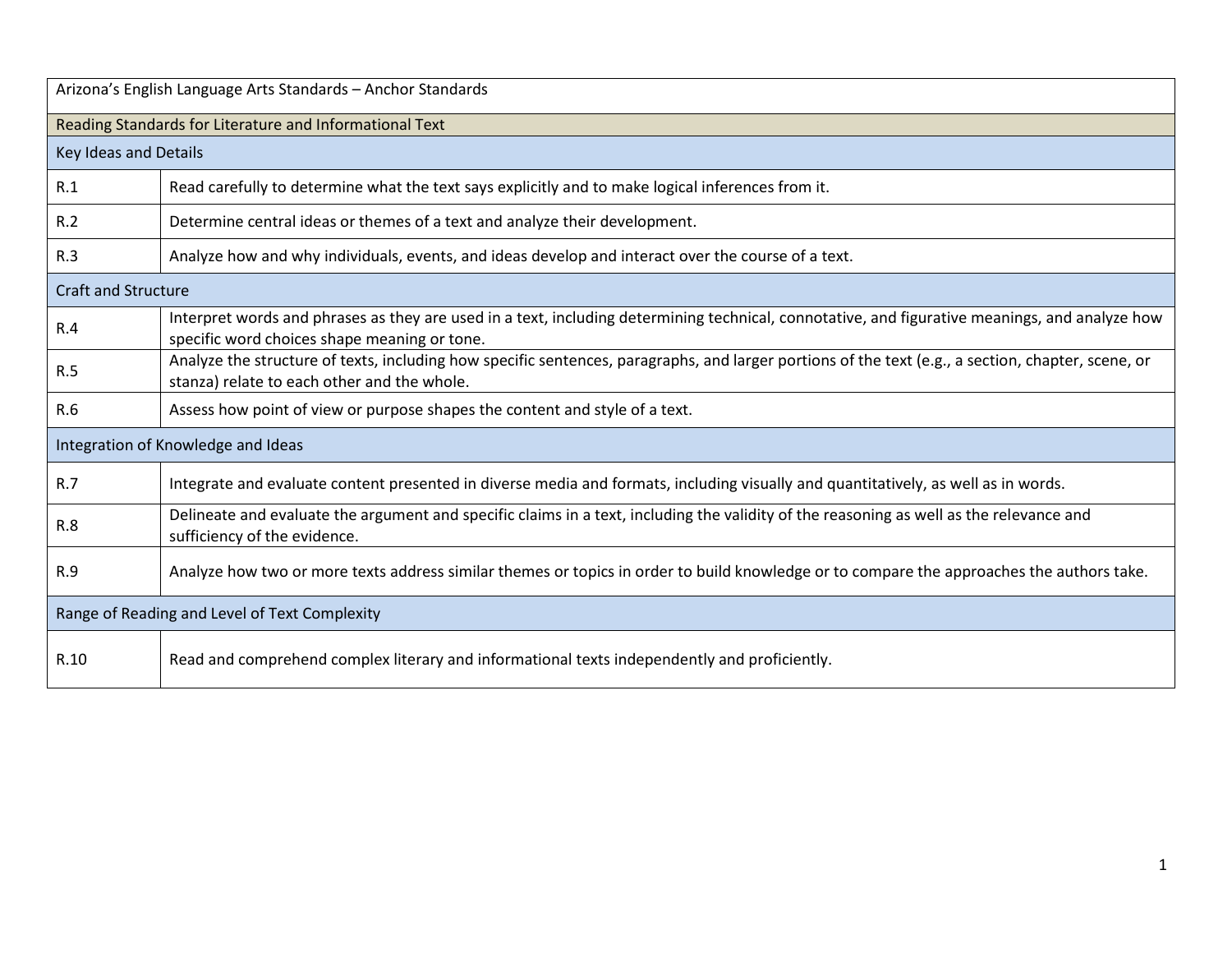| Arizona's English Language Arts Standards - Anchor Standards |                                                                                                                                                                                                      |  |
|--------------------------------------------------------------|------------------------------------------------------------------------------------------------------------------------------------------------------------------------------------------------------|--|
| <b>Writing Standards</b>                                     |                                                                                                                                                                                                      |  |
| <b>Text Types and Purposes</b>                               |                                                                                                                                                                                                      |  |
| W.1                                                          | Write arguments to support claims in an analysis of substantive topics or texts, using valid reasoning and relevant and sufficient evidence.                                                         |  |
| W.2                                                          | Write informative/explanatory texts to examine and convey complex ideas and information clearly and accurately through the effective<br>selection, organization, and analysis of content.            |  |
| W.3                                                          | Write narratives to develop real or imagined experiences or events using effective technique, well-chosen details, and well-structured event<br>sequences.                                           |  |
| Production and Distribution of Writing                       |                                                                                                                                                                                                      |  |
| W.4                                                          | Produce clear and coherent writing in which the development, organization, and style are appropriate to task, purpose, and audience.                                                                 |  |
| W.5                                                          | Develop and strengthen writing as needed by planning, revising, editing, rewriting, or trying a new approach.                                                                                        |  |
| W.6                                                          | Use technology, including the Internet, to produce and publish writing and to interact and collaborate with others.                                                                                  |  |
| Research to Build and Present Knowledge                      |                                                                                                                                                                                                      |  |
| W.7                                                          | Conduct short as well as more sustained research projects based on focused questions, demonstrating understanding of the subject under<br>investigation.                                             |  |
| W.8                                                          | Gather relevant information from multiple print and digital sources, assess the credibility and accuracy of each source, and integrate the<br>information while avoiding plagiarism.                 |  |
| W.9                                                          | Draw evidence from literary or informational texts to support analysis, reflection, and research.                                                                                                    |  |
| Range of Writing                                             |                                                                                                                                                                                                      |  |
| W.10                                                         | Write routinely over extended time frames (time for research, reflection, and revision) and shorter time frames<br>(a single sitting or a day or two) for a range of tasks, purposes, and audiences. |  |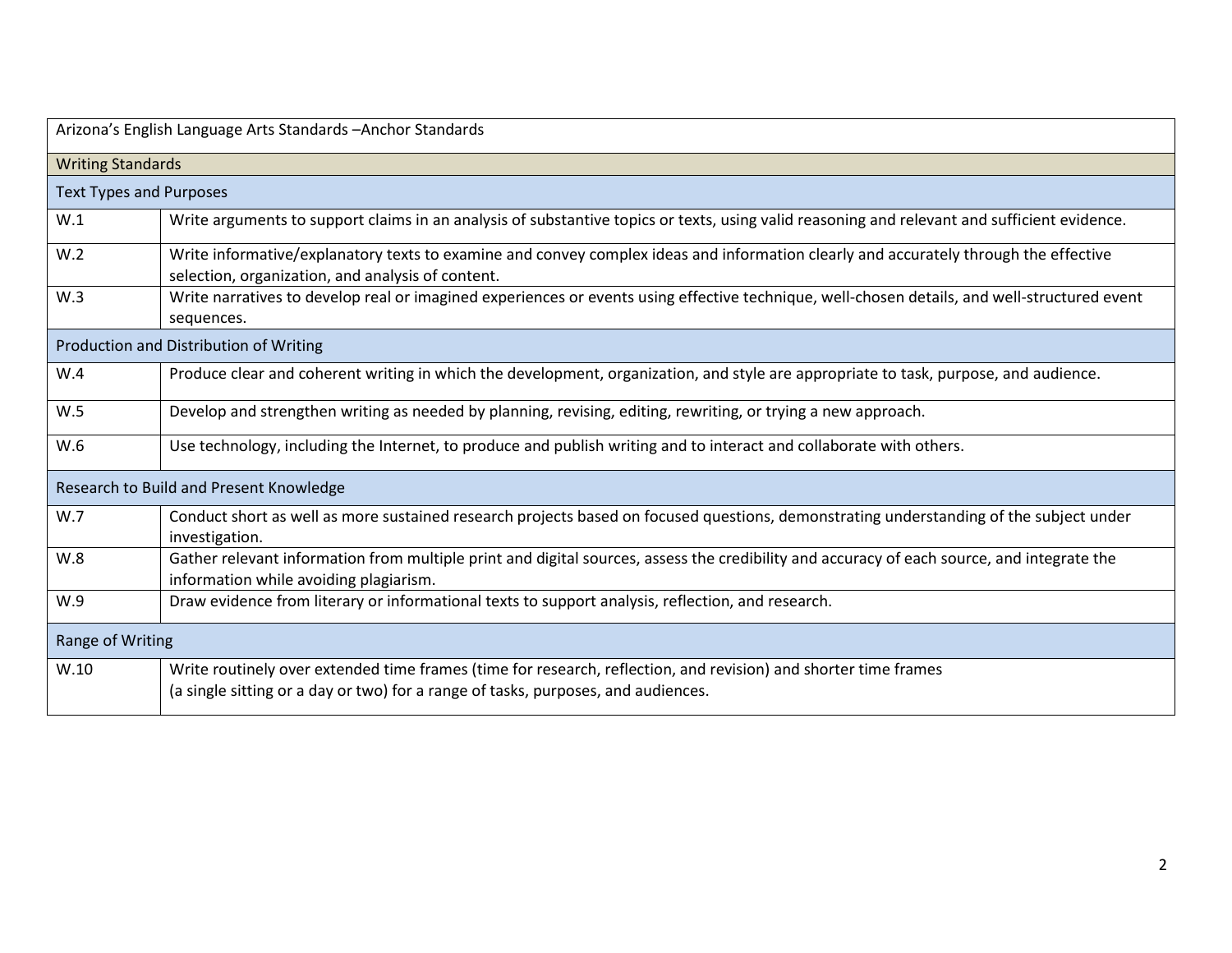| Arizona's English Language Arts Standards - Anchor Standards |                                                                                                                                                                                                             |  |
|--------------------------------------------------------------|-------------------------------------------------------------------------------------------------------------------------------------------------------------------------------------------------------------|--|
| Speaking and Listening Standards                             |                                                                                                                                                                                                             |  |
| <b>Comprehension and Collaboration</b>                       |                                                                                                                                                                                                             |  |
| SL.1                                                         | Prepare for and participate effectively in a range of conversations and collaborations with diverse partners, building on others' ideas and<br>expressing their own clearly and persuasively.               |  |
| SL.2                                                         | Integrate and evaluate information presented in diverse media and formats, including visually, quantitatively, and orally.                                                                                  |  |
| SL.3                                                         | Evaluate a speaker's point of view, reasoning, and use of evidence and rhetoric.                                                                                                                            |  |
| Presentation of Knowledge and Ideas                          |                                                                                                                                                                                                             |  |
| SL.4                                                         | Present information, findings, and supporting evidence such that listeners can follow the line of reasoning and the organization, development,<br>and style are appropriate to task, purpose, and audience. |  |
| SL.5                                                         | Make strategic use of digital media and visual displays of data to express information and enhance understanding of presentations.                                                                          |  |
| SL.6                                                         | Adapt speech to a variety of contexts and communicative tasks, demonstrating command of formal English when indicated or appropriate.                                                                       |  |